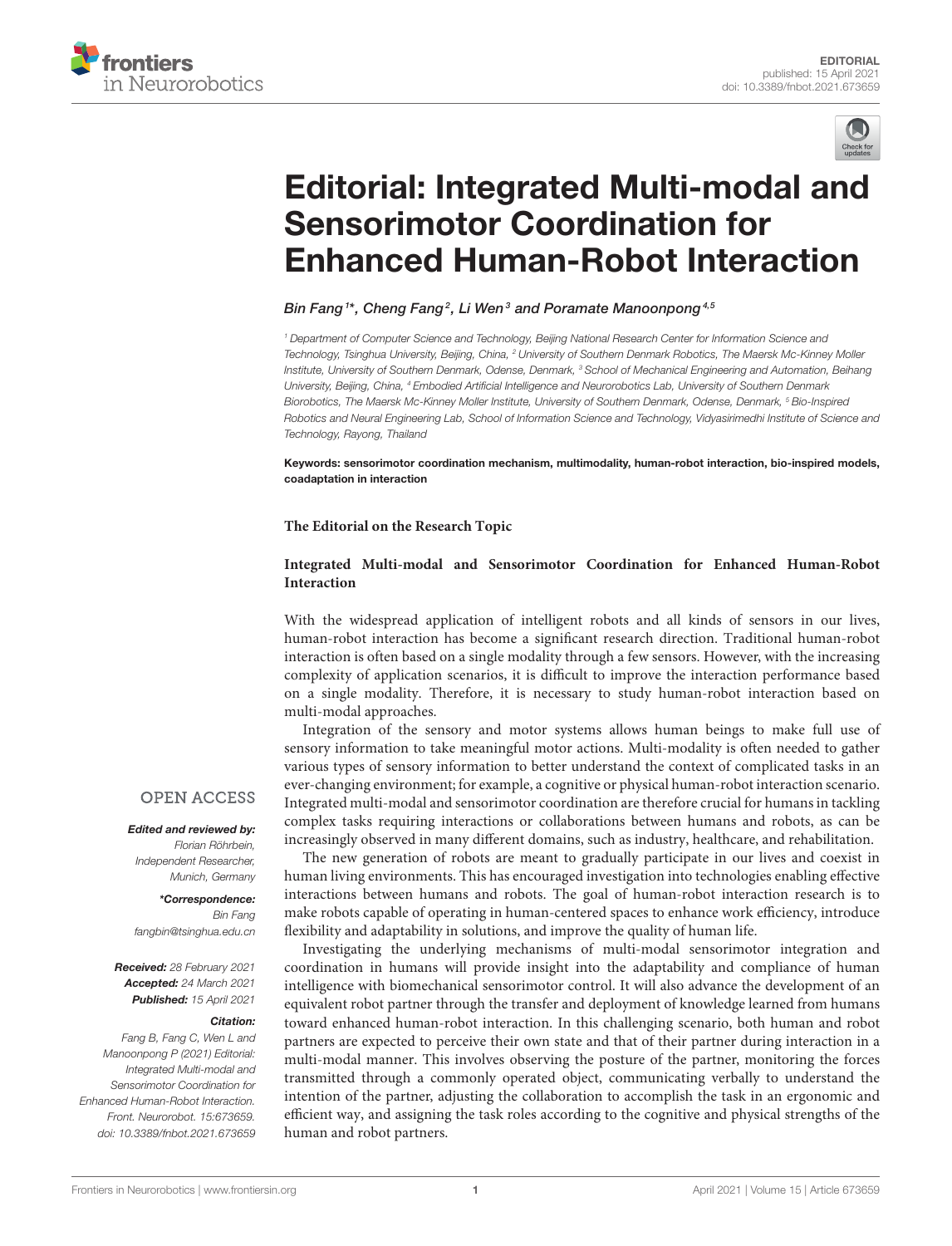This special issue contains 16 research articles that fourteen research articles focusing on human-robot tasks, one on the object recognition and one on the systematic review.

[He and Mathieu](https://doi.org/10.3389/fnbot.2019.00100) studied the extraction of different signals from a single muscle, with the potential to control the origin of multiple degrees of freedom in modern upper limb electromyography (EMG) prosthesis, demonstrating that the characteristics of biceps muscle synergy may promote the control of upper limb EMG prosthesis. In order to improve the quality of life in patients with severe dyskinesia, a brain-computer interface (BCI) for manipulator control was studied by [Zhu et al.,](https://doi.org/10.3389/fnbot.2020.583641) who proposed an asynchronous hybrid BCI with the ability to complete complex manipulator control tasks.

[Wen et al.](https://doi.org/10.3389/fnbot.2019.00105) proposed a feature classification method based on visual sensors in dynamic environments. For detecting objects, a double projection error algorithm is proposed that combines texture and region constraints to achieve accurate feature classification in four different environments. The algorithm can classify static and dynamic feature objects and optimize the conversion relationship between frames only through visual sensors.

With the aging population and consequent increase in hemiplegic patients due to accidents, the provision of [rehabilitation training has become a meaningful topic.](https://doi.org/10.3389/fnbot.2020.00003) Bong et al. developed a novel robotic system with a muscle-tomuscle interface to enhance the rehabilitation of post-stroke patients. The system can customize and adjust the rehabilitation training according to the different stages of motor recovery in stroke patients and can run in three different modes, allowing passive and active exercise for effective rehabilitation training. [Zuo et al.](https://doi.org/10.3389/fnbot.2020.00009) proposed a structure of wearable parallel mechanisms with sufficient motion isotropy, high force transfer performance, and large maximum torque performance to cover all possible motion ranges in the human ankle joint complex, making it suitable for ankle joint rehabilitation. In terms of rehabilitation training equipment, the exoskeleton has been studied by many researchers. [Peng et al.](https://doi.org/10.3389/fnbot.2020.00037) proposed a new data-driven optimal control strategy for adapting to the unpredictable disturbance of different hemiplegic patients. [Fang et al.](https://doi.org/10.3389/fnbot.2020.00058) proposed a temporal convolutional network based gait recognition and prediction model to recognize and predict the actions of the exoskeleton wearer. [Shi et al.](https://doi.org/10.3389/fnbot.2020.559048) first linearized and discretized the constraint conditions of model predictive control by using a thirdorder Taylor-type numerical differential formula, extending it to a lower limb rehabilitation robot to realize humancomputer interaction control and intention recognition in active rehabilitation training.

[Jin et al.](https://doi.org/10.3389/fnbot.2019.00096) proposed a container target recognition framework based on acoustic signals in an open environment using the kernel k-nearest neighbor algorithm. The dynamic contact method was used to collect the acoustic signal in the container to solve the problem of object recognition [\(Jin et al.\)](https://doi.org/10.3389/fnbot.2019.00096).

[Jiao et al.](https://doi.org/10.3389/fnbot.2019.00117) combined the attitude estimation system with an intelligent control structure to make the unmanned aerial vehicle (UAV) perform the detection task stably, and proposed

an intuitive end-to-end interaction system, which could control the UAV according to the natural posture of the human body.

In order to make robot learning surpass human demonstration and task completion under unknown conditions, [Cao et al.](https://doi.org/10.3389/fnbot.2020.00021) proposed the evolutionary strategy gradient. Through goal-oriented exploration, robot learning skills were extended to cover different parameter environments.

[Li et al.](https://doi.org/10.3389/fnbot.2020.00055) proposed a multi-modal incremental learning framework based on the teleoperation strategy to reduce the error between the reconstructed and expected trajectories, enabling the robot to accurately reproduce the demonstration task.

[Duque-Domingo et al.](https://doi.org/10.3389/fnbot.2020.00034) proposed a novel method for deciding who the robot should pay attention to when interacting with multiple people during the process of interaction. The method is based on the receipt of different stimuli by a competitive network (see, say, pose, hoard talk, habituation, etc.), and then competing with [each other to decide who to focus on \(Duque-Domingo](https://doi.org/10.3389/fnbot.2020.00034) et al.).

The article by [Navarro-Alarcon et al.](https://doi.org/10.3389/fnbot.2020.00059) presents a new scheme for approximating unknown sensorimotor robot models by using feedback signals only.

[Cherubini et al.](https://doi.org/10.3389/fnbot.2020.576846) systematically reviewed the existing sensorbased control methods, and then discussed the problems, potential applications, and future research directions.

Ergonomics have a significant impact on productivity as well as the chronic health risks caused by inappropriate work postures and conditions. [Peternel et al.](https://doi.org/10.3389/fnbot.2020.590241) proposed a new method for estimating and transferring ergonomic working states called a Binary Work-Condition Map to provide visual feedback on the working state of different arm structures. As well as combining the advantages of both the binary map and continuous map, these researchers proposed a Hybrid Work-Condition Map for ruling out unsuitable workspaces using the binary map approach, while rendering suitable [workspaces by applying the continuous map approach \(Peternel](https://doi.org/10.3389/fnbot.2020.590241) et al.).

All these methods help to improve the performance of humanrobot interaction. The studies demonstrate the significant potential of combining machine-learning methods and sensor technology to visualize and interpret data, ultimately enhancing the ability of human and robot cooperation to complete related tasks.

# AUTHOR CONTRIBUTIONS

BF wrote the manuscript. CF, LW, and PM helped to improve the manuscript. All authors contributed to the article and approved the submitted version.

# FUNDING

This work was supported by the National Key Research and Development Program of China (Grant no. 2017YFB1302302) and Tsinghua University Department of Computer